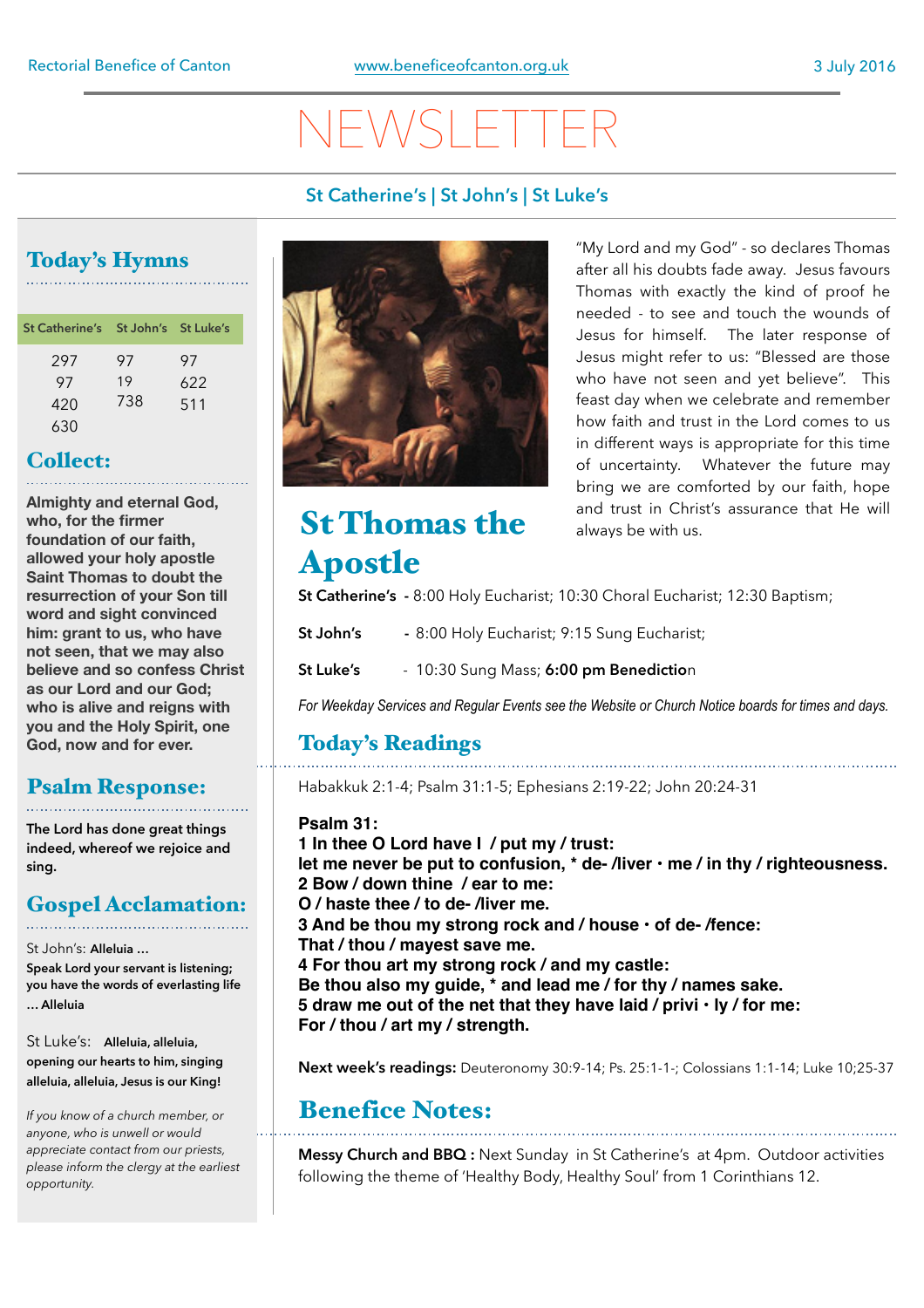#### Rectorial Benefice of Canton [www.beneficeofcanton.org.uk](http://www.beneficeofcanton.org.uk) 3 July 2016

**Benefice Directory -** We have started the process of updating our Benefice Directory. Your churchwardens will give out the forms. We'd appreciate greatly if you could return them by 31 July. If you do not wish to be in the Directory please let us know on the form. A form will also be available online at our website.

**Faith Pictures i**s a short course designed to help us talk naturally to friends, neighbours and colleagues about our faith and what we believe. The heart of the course is about helping people to identify a single picture or image that embodies something of their faith. We meet on Wednesdays for 6 weeks in the vicarage from 7:30 to 9pm and it is meant to be lighthearted and informal. It starts on 7 September 2016. See the Benefice website for more details or ask Fr Phelim. **Services during August** - weekday services will be suspended for the month of August only. Also, there will only be one 8:00 Holy Eucharist on Sundays (1st and 3rd Sundays in St John's; 2nd and 4th Sundays in St Catherine's). Nor will there be any Sunday evening services during August. The normal weekday and Sunday services resume in September **Confirmation Programme** - Next meets on Sat 9 July at 11:30 am in the vicarage. This will be the last meeting before the summer break. The programme will resume after this for children and adults in September.

**Newsletter items** - any items for inclusion in the newsletter please send to Linsay Jones [linsaycoolhouse@hotmail.com](mailto:linsaycoolhouse@hotmail.com) . Space is limited. If you'd like an email copy of the newsletter and readings please ask Sheila on [mgsmkelly1@gmail.com](mailto:mgsmkelly1@gmail.com)  **Home Group -** bible study group, looking at the Sunday gospel readings, meets every Thurs in St John's 7-9pm. For more details contact Andrew Sims: 02920 344641 [maxsims@hotmail.com](mailto:maxsims@hotmail.com) .

#### St Catherine's Notes:

**Bookings -** To book the Hall contact the clergy or email [hall.stcatherines@gmail.com.](mailto:hall.stcatherines@gmail.com) **Midweek Services:** Holy Eucharist this Wednesday at 11:00 am

### St John's Notes:

**Eucharist Settings Consultation** - the new musical setting has been chosen and it is to be the New World setting by David Haas and can be heard on our website. It is hoped to introduce this as soon as possible over the next few months. **St John's Summer Fai**r -Thank you to all who helped and supported yesterdays fair. It was a great occasion and raised valuable funds to support our life and work as a faith community.

**Ty Bronna** - this month's collection for Ty Bronna is sugar, tea, coffee.

**Church Booking -** To book the church please contact the clergy. For concerts contact Gill Winton (see website). **Midweek Services:** Holy Eucharist on Thursdays at 10:30

## St Luke's Notes:

**Hall Bookings -** To book the Hall please contact Jackie Page on 029 2091 3808.

**Thank You -** Rupert Bowen would like to thanks everyone for the telephone calls, the prayers and the kindness shown to him and to Sally over the last few weeks.

**Midweek Services:** Masses at 10:00 am on Tuesdays and Wednesdays; 6:30 pm on Fridays; and 10:30 am on Saturdays**.**

#### **Recently Departed:** Annie Hearne & Robin Roach

#### This Week in the Benefice: (Diocesan Prayer / Anglican Prayer Cycle / Events and Services)

- **Sun 3** Roath St Martin, Irving Hamer (V), Church of Papua New Guinea; **St Thomas the Apostle**
- **Mon 4** Llandaff Deaner, Michael John (AD); Dublin; **St Elizabeth of Hungary; St Peblig**
- **Tues 5** Caerau and Ely, Jesse Smith (V); Duk (Sudan); **St Modwen;**
- **Wed 6** Clergy with permission to officiate in the diocese; Dunedin (NZ); **St Maria Goretti**
- **Thur 7** Fairwater, Colin Sutton (V); Dunkwa-on-Offin (Ghana);
- **Fri 8** Glan Ely, Jan Gould (V)**;** Dugaper, N. India;
- **Sat 9** Parish of Llandaff, Gerwyn Capon (D and V), Graham Holcombe (RC); Durham diocese;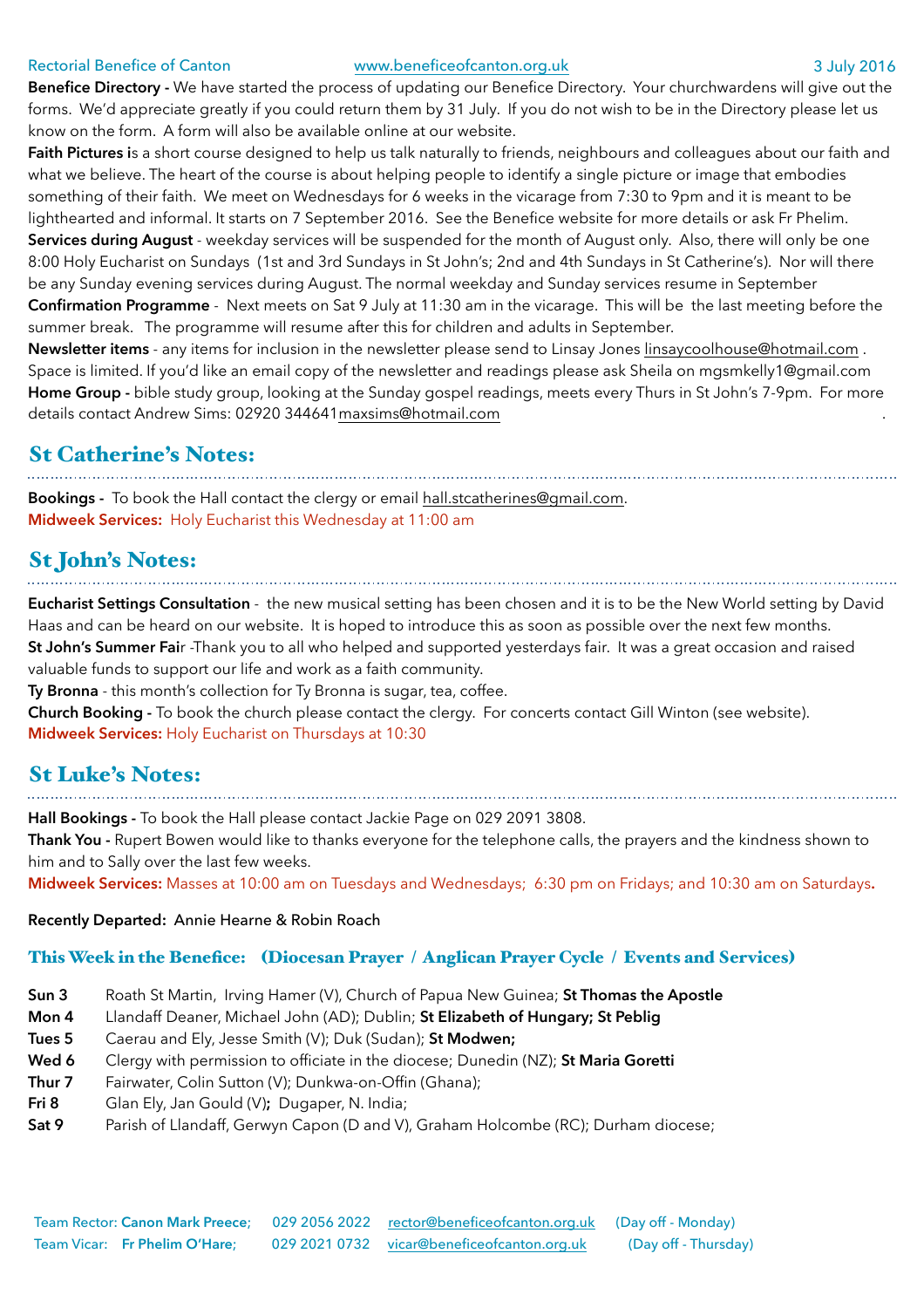### **3rd July 2016 - St Thomas the Apostle**

#### **The First Reading**

A reading from the book of the prophet Habakkuk.

I will stand at my watch-post, and station myself on the rampart; I will keep watch to see what he will say to me, and what he will answer concerning my complaint. Then the LORD answered me and said: Write the vision; make it plain on tablets, so that a runner may read it. For there is still a vision for the appointed time; it speaks of the end, and does not lie. If it seems to tarry, wait for it; it will surely come, it will not delay. Look at the proud! Their spirit is not right in them, but the righteous live by their faith.

*Habakkuk 2.1–4*

This is the Word of the Lord **Thanks be to God**

#### **The Psalm 31.1–6 The Lord has done great things indeed, whereof we rejoice and sing.**

In you, O Lord, have I taken refuge; let me never be put to shame; deliver me in your righteousness. Incline your ear to me; make haste to deliver me. **R**

Be my strong rock, a castle to keep me safe, for you are my crag and my stronghold; for the sake of your name, lead me and guide me. Take me out of the net that they have secretly set for me, for you are my tower of strength. **R**

Into your hands I commend my spirit, for you have redeemed me, O Lord, O God of truth. I hate those who cling to worthless idols, and I put my trust in the Lord. **R**

#### **The Lord has done great things indeed, whereof we rejoice and sing.**